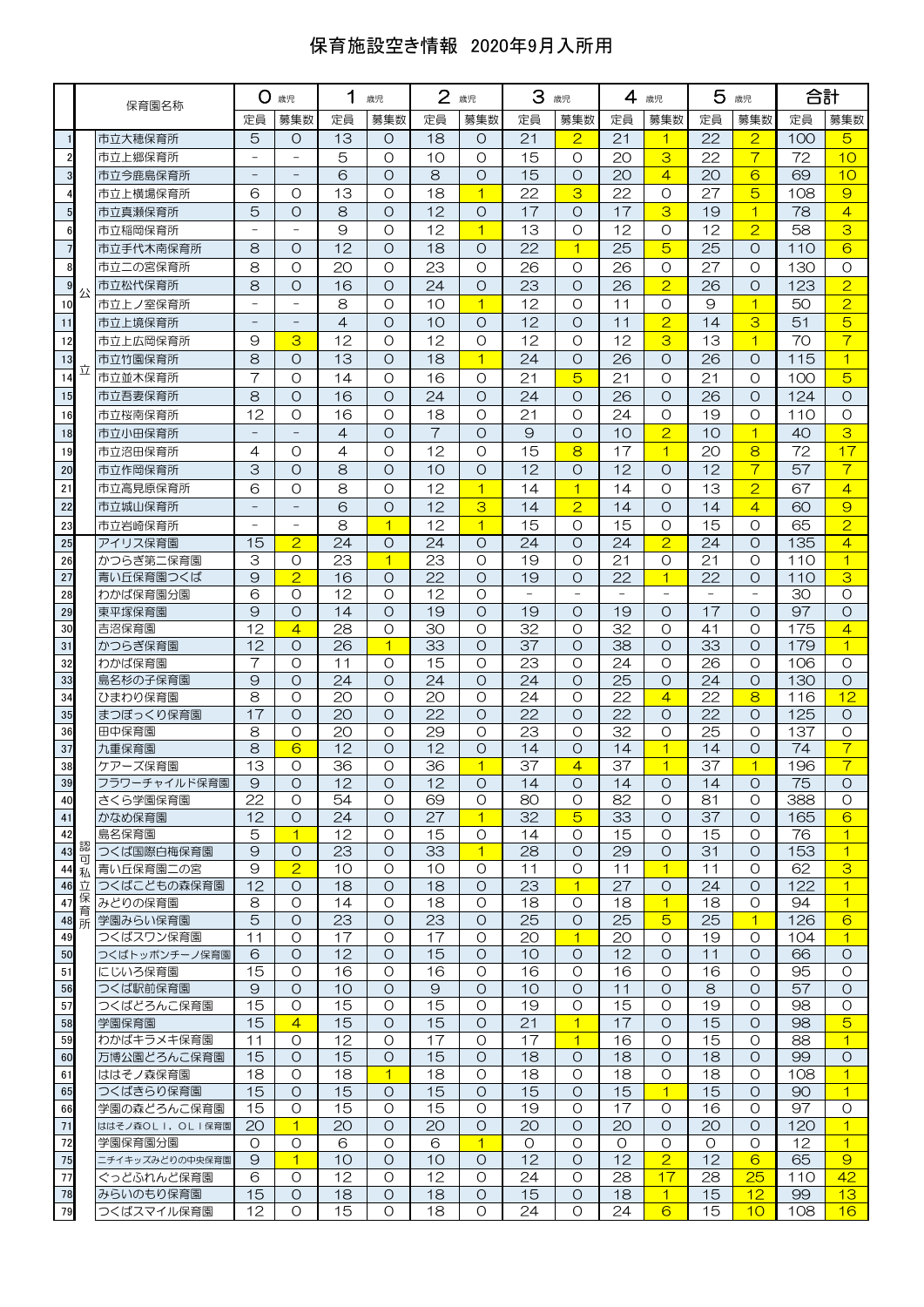### 保育施設空き情報 2020年9月入所用

|    | 保育園名称  |                  | O<br>歳児  |                | 歳児                       |                | $\overline{2}$<br>歳児 |                | 3<br>歳児                  |                          | 4                        | 歳児                       | 5<br>歳児                  |                          | 合計   |                |
|----|--------|------------------|----------|----------------|--------------------------|----------------|----------------------|----------------|--------------------------|--------------------------|--------------------------|--------------------------|--------------------------|--------------------------|------|----------------|
|    |        |                  | 定員       | 募集数            | 定員                       | 募集数            | 定員                   | 募集数            | 定員                       | 募集数                      | 定員                       | 募集数                      | 定員                       | 募集数                      | 定員   | 募集数            |
| 80 |        | 南十字保育園           | 12       | O              | 13                       | O              | 14                   | Ω              | 18                       | 6                        | 18                       | IЗ                       | 5                        | 3                        | 80   | 22             |
| 24 |        | 認定こども園みのり (2・3号) | 3        | Ω              | 18                       | $\Omega$       | 19                   | Ω              | 20                       | $\Omega$                 | 24                       | Ω                        | 39                       | Ω                        | 123  | O              |
| 45 |        | すみれ保育園           | 15       | O              | 18                       | O              | 18                   | $\Omega$       | 19                       | $\Omega$                 | 19                       | O                        | 18                       | O                        | 107  | $\circ$        |
| 52 | 認<br>定 | 豊里もみじこども園 (2·3号) | 12       | $\overline{2}$ | 18                       | O              | 18                   | Ω              | 18                       | $\Omega$                 | 18                       | $\circ$                  | 18                       | O                        | 102  | $\overline{2}$ |
| 53 |        | つくば中央保育園(2・3号)   | 8        | O              | 15                       | 1              | 20                   | O              | 21                       |                          | 22                       | 1                        | 21                       | Ο                        | 107  | 3              |
| 54 | も      | 成蹊幼稚園<br>(2号)    | $\circ$  | Ο              | O                        | O              | $\Omega$             | Ω              | 12                       | $\circ$                  | 16                       | $\circ$                  | 26                       | Ο                        | 54   | $\circ$        |
| 55 | 闌      | 栄幼稚園 (2号)        | $\Omega$ | O              | O                        | O              | $\Omega$             | Ω              | 17                       | $\Omega$                 | 26                       | O                        | 20                       | O                        | 63   | $\overline{O}$ |
| 67 |        | 学園の森こども園 (2·3号)  | 12       | O              | 15                       | O              | 15                   | Ω              | 15                       | $\Omega$                 | 15                       | O                        | 20                       | O                        | 92   | O              |
| 68 |        | みどり流星こども園 (2・3号) | 6        | O              | 15                       | O              | 15                   | $\Omega$       | 17                       | $\circ$                  | 16                       | $\circ$                  | 18                       | $\overline{2}$           | 87   | $\overline{2}$ |
| 62 |        | ラ・フェリーチェ保育園      | 6        | 4              | 8                        | $\circ$        | 8                    | Ω              | $\overline{\phantom{0}}$ | $\overline{\phantom{0}}$ | $\overline{\phantom{0}}$ | $\overline{\phantom{0}}$ | $\overline{\phantom{0}}$ | $\overline{\phantom{0}}$ | 22   | 1              |
| 63 |        | なかよし保育園          | 6        | O              | 8                        | $\Omega$       | 8                    | $\Omega$       | -                        | $\overline{\phantom{0}}$ | -                        | -                        | $\qquad \qquad -$        | $\qquad \qquad -$        | 22   | $\circ$        |
| 64 |        | どんぐり             | 6        | O              | 4                        | $\circ$        | 11                   | $\Omega$       | -                        | $\overline{\phantom{0}}$ | -                        | -                        | $\overline{\phantom{0}}$ | -                        | 21   | O              |
| 69 |        | しいの木保育園          | 5        | O              | 8                        | 1              | 6                    | $\Omega$       | -                        | $\overline{\phantom{0}}$ | $\overline{\phantom{0}}$ | $\overline{\phantom{0}}$ | $\overline{\phantom{0}}$ | $\qquad \qquad -$        | 19   | $\overline{1}$ |
| 70 |        | YMCAつくばオリーブ保育園   | $\Omega$ | Ω              | 10                       | $\Omega$       | 8                    | Ω              | -                        | $\overline{\phantom{0}}$ | $\overline{\phantom{0}}$ | $\overline{\phantom{0}}$ | $\overline{\phantom{0}}$ | -                        | 18   | O              |
| 73 | 規<br>模 | 流星の丘保育園          | 3        | O              | $\overline{\phantom{a}}$ | $\Omega$       | 8                    | $\overline{2}$ | $-$                      | $\overline{\phantom{0}}$ | -                        | $\overline{\phantom{0}}$ | $\overline{\phantom{0}}$ | -                        | 18   | 2              |
| 74 | 保      | すてっぷ保育園つくば研究学園   | 3        | Ω              | 9                        | $\overline{2}$ | 10                   | Ω              | $\overline{\phantom{0}}$ | -                        | -                        | $\overline{\phantom{0}}$ | $\overline{\phantom{0}}$ | Ξ.                       | 22   | $\overline{2}$ |
| 76 | 育      | はこぶね保育園          | $\circ$  | $\Omega$       | 8                        | 1              | 4                    | 1              | -                        | $\overline{\phantom{0}}$ | $\overline{\phantom{0}}$ | $\overline{\phantom{0}}$ | $\overline{\phantom{0}}$ | $\qquad \qquad -$        | 12   | $\overline{2}$ |
| 81 |        | ソシエルみどりの         | 6        | O              | $\overline{7}$           | O              | 7                    | Ω              | $\overline{\phantom{0}}$ | $\overline{\phantom{0}}$ | $\overline{\phantom{0}}$ | $\overline{\phantom{0}}$ | $\overline{\phantom{0}}$ | Ξ.                       | 20   | O              |
| 82 |        | すてっぷ保育園万博記念公園    | 5        | $\overline{2}$ | $\Theta$                 | $\overline{2}$ | 8                    | $\overline{2}$ | -                        | $-$                      | $\overline{\phantom{0}}$ | $\overline{\phantom{0}}$ | $\qquad \qquad -$        | $\qquad \qquad -$        | 22   | 6              |
| 83 |        | すてっぷ保育園諏訪        | 5        | $\overline{2}$ | 9                        | O              | 8                    | $\overline{2}$ | $\overline{\phantom{0}}$ | $\overline{\phantom{0}}$ | $\overline{\phantom{0}}$ | -                        | $\overline{\phantom{0}}$ | $\overline{\phantom{0}}$ | 22   | $\overline{4}$ |
| 84 |        | ルンルン保育園春日        | 3        | Ο              | 12                       | 5              | 4                    | 3              | -                        | $\overline{\phantom{0}}$ | -                        | $\qquad \qquad -$        | $\qquad \qquad -$        | $\qquad \qquad -$        | 19   | 8              |
|    |        | 合計               | 647      | 33             | 1151                     | 6              | 322                  | 23             | 376                      | 42                       | 1439                     | 83                       | 441<br>1                 | 118                      | 7376 | 315            |

#### 【注意】

☆申込みを取り下げる場合は、毎月8日までに取下げ届を幼児保育課にご提出ください。取下げ届がない場 合は、令和3年3月入所まで継続して選考を行います。

☆募集数が0でも、退所や転所等により空きができて内定となる場合があります。 ☆保育所変更(転所)申込の場合、変更希望先の内定を辞退することはできません。変更希望先で内定と なった場合、変更前の保育所には別の方が内定となるため、退所となります。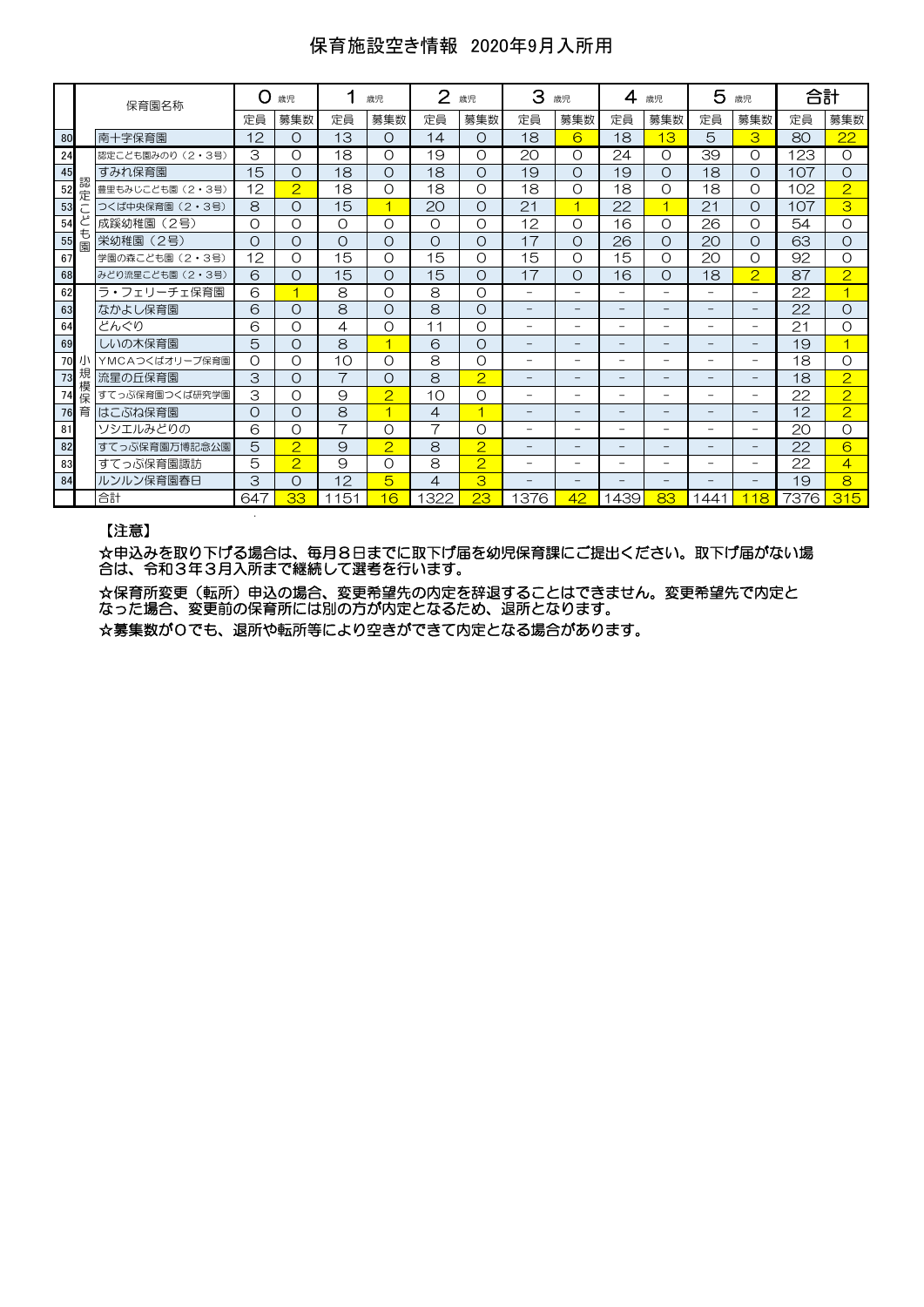# Availability of Childcare Facilities for September 2020 admission

|                 |          |                                                   | O years old       |                                     | $1$ years old  |                              | 2 years old    |                             | 3 years old |                               | 4 years old              |                               | 5 years old |                             | Total      |                                |
|-----------------|----------|---------------------------------------------------|-------------------|-------------------------------------|----------------|------------------------------|----------------|-----------------------------|-------------|-------------------------------|--------------------------|-------------------------------|-------------|-----------------------------|------------|--------------------------------|
|                 |          | Name of facility                                  | Capacity          | Available                           | Capacity       | Available                    | Capacity       | Available                   | Capacity    | Available                     | Capacity                 | Available                     | Capacity    | Available                   | Capacity   | Available                      |
| $\mathbf{1}$    |          | Ōho                                               | 5                 | $\mathbf 0$                         | 13             | $\mathbf{0}$                 | 18             | $\mathbf 0$                 | 21          | $\overline{2}$                | 21                       | $\overline{1}$                | 22          | $\overline{2}$              | 100        | 5 <sup>1</sup>                 |
| $\overline{2}$  |          | Kamigō                                            | L,                | ä,                                  | 5              | $\mathbf{O}$                 | 10             | $\mathbf{O}$                | 15          | $\mathsf{O}\xspace$           | 20                       | $\overline{\mathbf{3}}$       | 22          | $\overline{7}$              | 72         | 10                             |
| $\overline{3}$  |          | Imakashima                                        | $\equiv$          |                                     | 6              | $\mathsf{O}\xspace$          | 8              | $\mathbf 0$                 | 15          | 0                             | 20                       | $\overline{4}$                | 20          | $6\overline{6}$             | 69         | 10                             |
| $\overline{4}$  |          | Kamiyokoba                                        | 6                 | $\mathsf{O}$                        | 13             | $\mathsf{O}$                 | 18             | $\mathbf{1}$                | 22          | $\overline{3}$                | 22                       | $\mathbf 0$                   | 27          | $\overline{5}$              | 108        | 9                              |
| 5               |          | Mase                                              | 5                 | $\mathbf 0$                         | 8              | $\mathsf{O}\xspace$          | 12             | $\mathbf 0$                 | 17          | 0                             | 17                       | $\overline{3}$                | 19          | $\overline{1}$              | 78         | $\overline{4}$                 |
| 6               |          | Inaoka                                            |                   |                                     | 9              | $\mathbf 0$                  | 12             | $\overline{1}$              | 13          | $\mathsf{O}\xspace$           | 12                       | 0                             | 12          | $\overline{2}$              | 58         | $\overline{3}$                 |
| $\overline{7}$  |          | Teshirogi-minami                                  | $\,8\,$           | $\mathbf{0}$                        | 12             | $\mathsf{O}\xspace$          | 18             | $\mathbf{0}$                | 22          | $\overline{1}$                | 25                       | $\overline{5}$                | 25          | $\mathbf 0$                 | 110        | $6\overline{6}$                |
| 8               |          | Ninomiya                                          | 8                 | $\mathsf{O}\xspace$                 | 20             | $\mathbf{O}$                 | 23             | $\mathbf{0}$                | 26          | 0                             | 26                       | 0                             | 27          | $\mathsf{O}\xspace$         | 130        | 0                              |
| $\overline{9}$  |          | Matsushiro                                        | 8                 | $\mathsf{O}\xspace$                 | 16             | $\overline{0}$               | 24             | $\mathbf{0}$                | 23          | 0                             | 26                       | $\overline{2}$                | 26          | $\mathsf{O}\xspace$         | 123        | $\overline{2}$                 |
| 10              |          | Uenomuro                                          |                   | ä,                                  | 8              | $\mathbf 0$                  | 10             | $\overline{1}$              | 12          | $\mathsf{O}\xspace$           | 11                       | 0                             | 9           | $\overline{1}$              | 50         | 2 <sup>1</sup>                 |
| $11\,$          |          | Kamizakai                                         | $\equiv$          | $\overline{\phantom{a}}$            | $\overline{4}$ | $\overline{0}$               | 10             | $\mathbf{0}$                | 12          | 0                             | 11                       | $\overline{2}$                | 14          | $\overline{3}$              | 51         | 5 <sup>1</sup>                 |
| 12              | PUBLIC   | Kamihiro-oka                                      | 9                 | $\overline{3}$                      | 12             | 0                            | 12             | 0                           | 12          | 0                             | 12                       | $\overline{3}$                | 13          | $\overline{1}$              | 70         | $\overline{7}$                 |
| 13              |          | Takezono                                          | 8                 | $\mathsf{O}\xspace$                 | 13             | $\overline{0}$               | 18             | $\mathbf{1}$                | 24          | 0                             | 26                       | $\mathsf{O}\xspace$           | 26          | $\mathbf 0$                 | 115        | $\mathbf{1}$                   |
| 14              |          | Namiki                                            | $\overline{7}$    | 0                                   | 14             | 0                            | 16             | 0                           | 21          | 5                             | 21                       | 0                             | 21          | 0                           | 100        | $\overline{5}$                 |
| 15              |          | Azuma                                             | 8                 | $\mathsf{O}\xspace$                 | 16             | $\mathbf 0$                  | 24             | $\mathbf{0}$                | 24          | 0                             | 26                       | $\mathbf 0$                   | 26          | $\mathsf{O}\xspace$         | 124        | $\mathbf{0}$                   |
| $\frac{1}{16}$  |          | Ōnan                                              | 12                | $\mathsf{O}$                        | 16             | $\mathbf 0$                  | 18             | $\mathbf{0}$                | 21          | $\mathsf{O}\xspace$           | 24                       | $\mathbf 0$                   | 19          | 0                           | 110        | $\mathsf O$                    |
| 18              |          | Oda                                               |                   |                                     | $\overline{4}$ | $\mathbf{0}$                 | $\overline{7}$ | $\mathbf{0}$                | 9           | $\mathsf{O}\xspace$           | 10                       | $\overline{2}$                | 10          | $\mathbf{1}$                | 40         | $\overline{3}$                 |
| 19              |          | Numata                                            | 4                 | 0                                   | $\overline{4}$ | 0                            | 12             | 0                           | 15          | $\overline{8}$                | 17                       | $\overline{1}$                | 20          | $\overline{8}$              | 72         | 17                             |
| 20              |          | Sakuoka                                           | 3                 | $\mathsf{O}\xspace$                 | 8              | $\overline{0}$               | 10             | $\mathbf 0$                 | 12          | 0                             | 12                       | $\mathsf{O}\xspace$           | 12          | $\overline{7}$              | 57         | $\overline{7}$                 |
| 21              |          | Takamihara                                        | 6                 | $\mathsf{O}\xspace$                 | 8              | 0                            | 12             | $\mathbf{1}$                | 14          | $\overline{1}$                | 14                       | 0                             | 13          | $\overline{2}$              | 67         | $\overline{4}$                 |
| 22              |          | Shiroyama                                         | $\qquad \qquad -$ | $\qquad \qquad =$                   | 6              | $\overline{0}$               | 12             | $\overline{3}$              | 14          | $\overline{2}$                | 14                       | $\mathsf{O}\xspace$           | 14          | $\overline{4}$              | 60         | 9                              |
| 23              |          | Iwasaki                                           | ÷,                | ä,                                  | 8              | $\overline{1}$               | 12             | $\overline{1}$              | 15          | $\mathsf{O}\xspace$           | 15                       | $\mathbf 0$                   | 15          | $\mathsf{O}\xspace$         | 65         | $\overline{2}$                 |
| 25              |          | Iris                                              | 15                | $\overline{2}$                      | 24             | $\mathbf 0$                  | 24             | $\mathbf 0$                 | 24          | $\mathsf{O}\xspace$           | 24                       | $\overline{2}$                | 24          | $\mathbf 0$                 | 135        | $\overline{4}$                 |
| 26              |          | Katsuragi II                                      | 3                 | 0                                   | 23             | $\overline{1}$               | 23             | $\mathbf 0$                 | 19          | 0                             | 21                       | 0                             | 21          | 0                           | 110        | $\mathbf{1}$                   |
| 27              |          | Aoi Oka Tsukuba                                   | 9                 | $\overline{2}$                      | 16             | $\mathbf 0$                  | 22             | $\mathbf{0}$                | 19          | 0                             | 22                       | $\mathbf{1}$                  | 22          | $\mathbf 0$                 | 110        | 3                              |
| 28              |          | Wakaba annex                                      | 6                 | $\mathsf O$                         | 12             | $\mathsf{O}\xspace$          | 12             | $\mathbf{O}$                | L.          | ÷,                            | $\overline{\phantom{a}}$ | $\bar{\phantom{a}}$           |             | ÷,                          | 30         | $\mathbf 0$                    |
| 29              |          | Higashi-hiratsuka                                 | 9                 | $\mathbf{0}$                        | 14             | $\overline{O}$               | 19             | $\mathbf{0}$                | 19          | 0                             | 19                       | $\mathsf{O}\xspace$           | 17          | $\mathbf{O}$                | 97         | $\mathbf{0}$                   |
| 30              |          | Yoshinuma                                         | 12                | $\overline{4}$                      | 28             | 0                            | 30             | $\mathbf 0$                 | 32          | 0                             | 32                       | 0                             | 41          | 0                           | 175        | $\overline{4}$                 |
| 31              |          | Katsuragi                                         | 12                | $\mathbf 0$                         | 26             | $\overline{1}$               | 33             | $\mathbf 0$                 | 37          | 0                             | 38                       | $\mathsf{O}\xspace$           | 33          | $\mathsf{O}\xspace$         | 179        | $\mathbf{1}$                   |
| 32              |          | Wakaba                                            | $\overline{7}$    | $\mathbf 0$                         | 11             | $\mathbf 0$                  | 15             | $\mathbf{O}$                | 23          | 0                             | 24                       | $\mathsf{O}\xspace$           | 26          | $\mathbf{O}$                | 106        | $\mathbf 0$                    |
| 33              |          | Shimana-Suginoko                                  | 9                 | $\mathsf{O}\xspace$                 | 24             | $\mathbf 0$                  | 24             | $\mathsf O$                 | 24          | 0                             | 25                       | $\mathsf{O}\xspace$           | 24          | $\mathsf{O}\xspace$         | 130        | $\mathbf{0}$                   |
| 34              |          | Himawari                                          | 8                 | $\mathsf O$                         | 20             | $\mathsf{O}\xspace$          | 20             | $\mathsf O$                 | 24          | 0                             | 22                       | $\overline{4}$                | 22          | 8                           | 116        | 12                             |
| 35              |          | Matsubokkuri                                      | 17                | $\mathbf 0$                         | 20             | $\mathbf 0$                  | 22             | $\mathbf{0}$                | 22          | 0                             | 22                       | $\mathbf 0$                   | 22          | $\mathbf 0$                 | 125        | $\mathbf{0}$                   |
| 36              |          | Tanaka                                            | 8                 | $\mathbf 0$                         | 20             | $\mathbf 0$                  | 29             | 0                           | 23          | 0                             | 32                       | $\mathsf{O}\xspace$           | 25          | 0                           | 137        | $\mathbf 0$                    |
| $\overline{37}$ |          | Kokonoe                                           | 8                 | $6\overline{6}$                     | 12             | $\overline{0}$               | 12             | $\mathsf{O}\xspace$         | 14          | 0                             | 14                       | $\overline{1}$                | 14          | $\mathsf{O}\xspace$         | 74         | $\overline{7}$                 |
| 38              |          | Care's                                            | 13                | $\mathbf{O}$                        | 36             | $\mathbf 0$                  | 36             | $\overline{1}$              | 37          | $\overline{4}$                | 37                       | $\overline{1}$                | 37          | $\overline{1}$              | 196        | $\overline{7}$                 |
| 39              |          | Flower Child                                      | 9<br>22           | $\mathbf 0$                         | 12             | 0                            | 12             | $\mathbf 0$                 | 14          | 0                             | 14                       | 0                             | 14          | 0                           | 75         | 0                              |
| 40<br>41        |          | Sakura Gakuen<br>Kaname                           | 12                | $\mathbf{O}$<br>$\mathbf{0}$        | 54<br>24       | $\mathbf{0}$<br>$\mathbf{0}$ | 69<br>27       | $\mathsf O$<br>$\mathbf{1}$ | 80<br>32    | $\mathbf 0$<br>5 <sub>o</sub> | 82<br>33                 | $\overline{0}$<br>$\mathbf 0$ | 81<br>37    | 0<br>$\mathbf 0$            | 388<br>165 | $\mathbf 0$<br>$6\overline{6}$ |
| 42              |          | Shimana                                           | 5                 | $\overline{1}$                      | 12             | 0                            | 15             | 0                           | 14          | 0                             | 15                       | 0                             | 15          | 0                           | 76         | $\mathbf{1}$                   |
| 43              |          | Tsukuba Kokusai Shiraume                          | 9                 | $\mathsf{O}\xspace$                 | 23             | $\overline{0}$               | 33             | $\mathbf{1}$                | 28          | 0                             | 29                       | $\mathbf 0$                   | 31          | $\mathbf 0$                 | 153        | $\mathbf{1}$                   |
| 44              | PRIVATE  | Aoi Oka Ninomiya                                  | 9                 | $\overline{2}$                      | 10             | 0                            | 10             | 0                           | 11          | $\mathsf{O}\xspace$           | 11                       | $\overline{1}$                | 11          | 0                           | 62         | $\overline{3}$                 |
| 46              |          | Tsukuba Kodomono Mori                             | 12                | 0                                   | 18             | 0                            | 18             | $\mathbf 0$                 | 23          | $\overline{1}$                | 27                       | $\mathbf 0$                   | 24          | $\mathbf 0$                 | 122        | $\mathbf{1}$                   |
| 47              | Licensed | Midorino                                          | 8                 | 0                                   | 14             | 0                            | 18             | $\mathbf 0$                 | 18          | 0                             | 18                       | $\mathbf{1}$                  | 18          | 0                           | 94         | $\mathbf{1}$                   |
| $48$            |          | Gakuen Mirai                                      | 5                 | $\mathbf{0}$                        | 23             | $\mathbf 0$                  | 23             | $\mathbf 0$                 | 25          | 0                             | 25                       | $\overline{5}$                | 25          | $\overline{1}$              | 126        | $6 \overline{}$                |
| 49              |          | Tsukuba Swan                                      | 11                | $\mathbf 0$                         | 17             | 0                            | 17             | $\mathbf{0}$                | 20          | $\mathbf{1}$                  | 20                       | 0                             | 19          | 0                           | 104        | $\mathbf{1}$                   |
| 50              |          | Tsukuba Topponchino                               | 6                 | $\mathbf{0}$                        | 12             | $\mathbf 0$                  | 15             | $\mathbf 0$                 | 10          | 0                             | 12                       | $\mathbf 0$                   | 11          | $\mathbf 0$                 | 66         | $\mathbf 0$                    |
| 51              |          | Nijiiro                                           | 15                | 0                                   | 16             | 0                            | 16             | 0                           | 16          | 0                             | 16                       | 0                             | 16          | 0                           | 95         | $\mathsf O$                    |
| 56              |          | Tsukuba Ekimae                                    | 9                 | $\mathbf{0}$                        | 10             | $\mathbf{O}$                 | 9              | $\mathbf{0}$                | 10          | 0                             | 11                       | $\mathbf 0$                   | 8           | $\mathbf 0$                 | 57         | $\mathbf{0}$                   |
| 57              |          | Tsukuba Doronko                                   | 15                | 0                                   | 15             | 0                            | 15             | $\mathbf{0}$                | 19          | $\mathbf{0}$                  | 15                       | 0                             | 19          | 0                           | 98         | $\mathbf 0$                    |
| 58              |          | Gakuen                                            | 15                | $\overline{4}$                      | 15             | $\mathbf 0$                  | 15             | $\mathbf 0$                 | 21          | $\mathbf{1}$                  | 17                       | $\mathbf 0$                   | 15          | $\mathbf 0$                 | 98         | 5                              |
| 59              |          | Wakaba Kirameki                                   | 11                | $\mathbf 0$                         | 12             | 0                            | 17             | $\mathbf 0$                 | 17          | $\overline{1}$                | 16                       | 0                             | 15          | 0                           | 88         | 1                              |
| 60              |          | Bampaku-koen Doronko                              | 15                | $\mathbf 0$                         | 15             | $\mathbf 0$                  | 15             | $\mathbf{0}$                | 18          | 0                             | 18                       | $\mathbf{O}$                  | 18          | $\mathbf{O}$                | 99         | $\mathbf 0$                    |
| 61              |          | Hahasono Mori                                     | 18                | $\mathbf 0$                         | 18             | $\mathbf{1}$                 | 18             | 0                           | 18          | 0                             | 18                       | 0                             | 18          | 0                           | 108        | $\mathbf{1}$                   |
| 65              |          | Tsukuba Kirari                                    | 15<br>15          | $\mathbf{0}$                        | 15             | $\mathbf{0}$                 | 15             | $\mathbf 0$                 | 15<br>19    | 0                             | 15                       | $\overline{1}$                | 15          | $\mathbf 0$                 | 90         | $\mathbf{1}$                   |
| 66<br>71        |          | Gakuen-no Mori Doronko<br>Hahasono Mori OLI. OLI. | 20                | $\mathsf{O}\xspace$<br>$\mathbf{1}$ | 15             | $\mathbf{O}$                 | 15<br>20       | $\mathbf{0}$<br>$\mathbf 0$ |             | 0<br>0                        | 17                       | $\mathbf{O}$<br>$\mathbf 0$   | 16<br>20    | $\mathbf{O}$<br>$\mathbf 0$ | 97         | 0<br>$\mathbf{1}$              |
| 72              |          | Gakuen Annex                                      | $\mathbf 0$       | 0                                   | 20<br>6        | $\mathbf 0$<br>$\mathbf 0$   | 6              | $\overline{1}$              | 20<br>0     | 0                             | 20<br>0                  | 0                             | 0           | 0                           | 120<br>12  | $\mathbf{1}$                   |
| 75              |          | Nichii Kids Midorino Chuō                         | 9                 | $\overline{1}$                      | 10             | $\mathbf 0$                  | 10             | $\mathbf 0$                 | 12          | 0                             | 12                       | $\overline{2}$                | 12          | $6 \overline{}$             | 65         | 9                              |
| 77              |          | Good Friend                                       | 6                 | $\mathbf{0}$                        | 12             | 0                            | 12             | $\mathbf 0$                 | 24          | $\mathbf{O}$                  | 28                       | 17                            | 28          | 25                          | 110        | 42                             |
| 78              |          | Mirai-no Mori                                     | 15                | $\mathbf{0}$                        | 18             | $\mathsf{O}$                 | 18             | $\mathbf 0$                 | 15          | 0                             | 18                       | $\mathbf{1}$                  | 15          | 12                          | 99         | 13                             |
| 79              |          | Tsukuba Smile                                     | 12                | 0                                   | 15             | 0                            | 18             | 0                           | 24          | 0                             | 24                       | $6 \overline{}$               | 15          | 10 <sub>1</sub>             | 108        | 16                             |